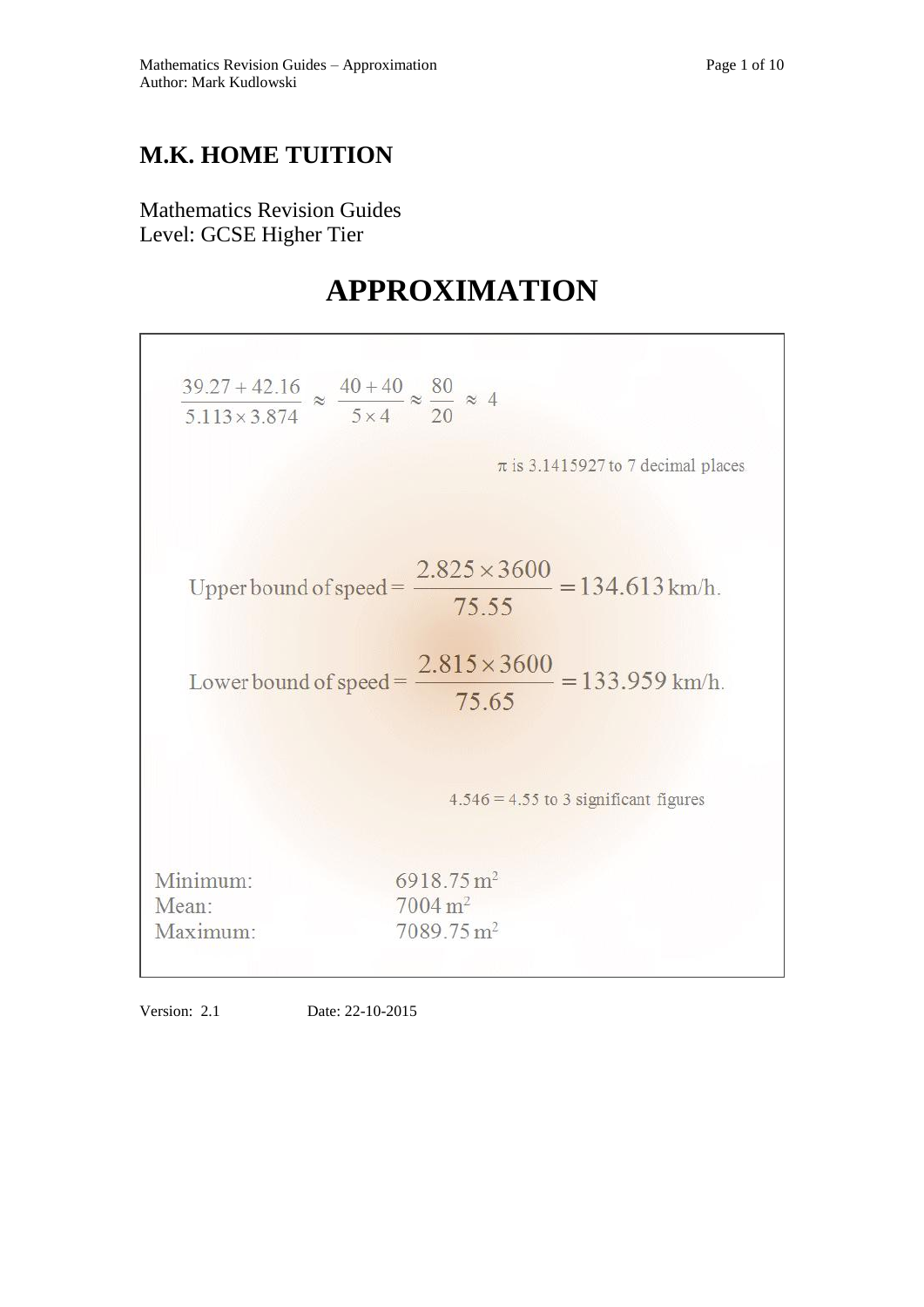# **APPROXIMATION**

Numbers are approximated (or rounded) for various reasons, mainly because they are measurements and cannot be exact, or because it is pointless to be 'over-accurate'.

Thus, if we drew a right-angled triangle whose short sides were 10 cm each, then it is only possible to measure the long side to the nearest millimetre (or 0.1 cm), to give a value of 14.1cm.

Calculations would give a theoretical value would be 14.14213562.... cm, but it is impossible to measure beyond the first decimal place, and so all the extra digits are pointless, because they imply a level of accuracy that does not exist in the context of the question.

If we were asked to find the circumference of a wheel whose diameter was 60cm, we could multiply by  $\pi$  on the calculator to get 188.4955...cm, but it is again pointless to quote more than three or at most 4 figures, so we would give an answer of 188cm or 188.5 cm.

## **Rounding methods.**

Numbers can be described as being rounded to the 'nearest 10', 'nearest 100', ' 1 decimal place', '3 significant figures' among other descriptions.

In all cases, the rounding rule is the same:

We check the final 'desired' digit and the first 'discarded' digit on either side of the 'cut-off' place. If the first 'discarded' digit **is less than 5**, the last 'desired' digit is **left unchanged**. If the first 'discarded' digit **is 5 or more**, the last 'desired' digit is **increased by 1**.

**Example (1):** The population of Bury Metropolitan Borough is 182,532. Round this figure to i) the nearest hundred, ii) the nearest thousand.

When we round to the nearest hundred, we are asked to ignore the tens and units digits. The last 'desired' digit in 182,**5**32 is the 5, and the first 'discarded' one is 3. Because 3 is less than 5, we leave the last 'desired' digit as 5 and say **182,500**.

When rounding to the nearest thousand, we are asked to ignore the last three digits. The last 'desired' digit in 18**2**,532 is the 2, and the first 'discarded' one is 5. Because 5 is greater than or equal to 5, we increase the last 'desired' digit by 1 to give 3, and say **183,000**.

**Example (2):** The value of the number  $\pi$  is 3.1415927 to 7 decimal places. Give its value to i) 2 decimal places ii) 4 decimal places.

When we round to 2 decimal places, the cut-off point is after the 4, as in 3.1**4**15927. The digit after the cut-off is 1 (less than 5) so we say 3.14 and not 3.15.

When we round to 4 decimal places, the cut-off point is after the 5, as in 3.141**5**927. The digit after the cut-off is 9 (greater than or equal to 5) so we say 3.1416 and not 3.1415.

**Example (2a):** There are 1.7598 Imperial pints in a litre. Express this quantity to 3 decimal places.

The cut-off point is after the 9, as in 1.75**9**8.

The digit after the cut-off is 8 (5 or greater), so we round the 9 up to 10, but in so doing, we must carry 1 forward into the second decimal place, giving a value of 1.760.

Note that we must still include the final zero in the 1.760, as the question asks for 3 decimal places. Disregarding the zero and stating 1.76 is wrong, as this implies only 2 decimal places.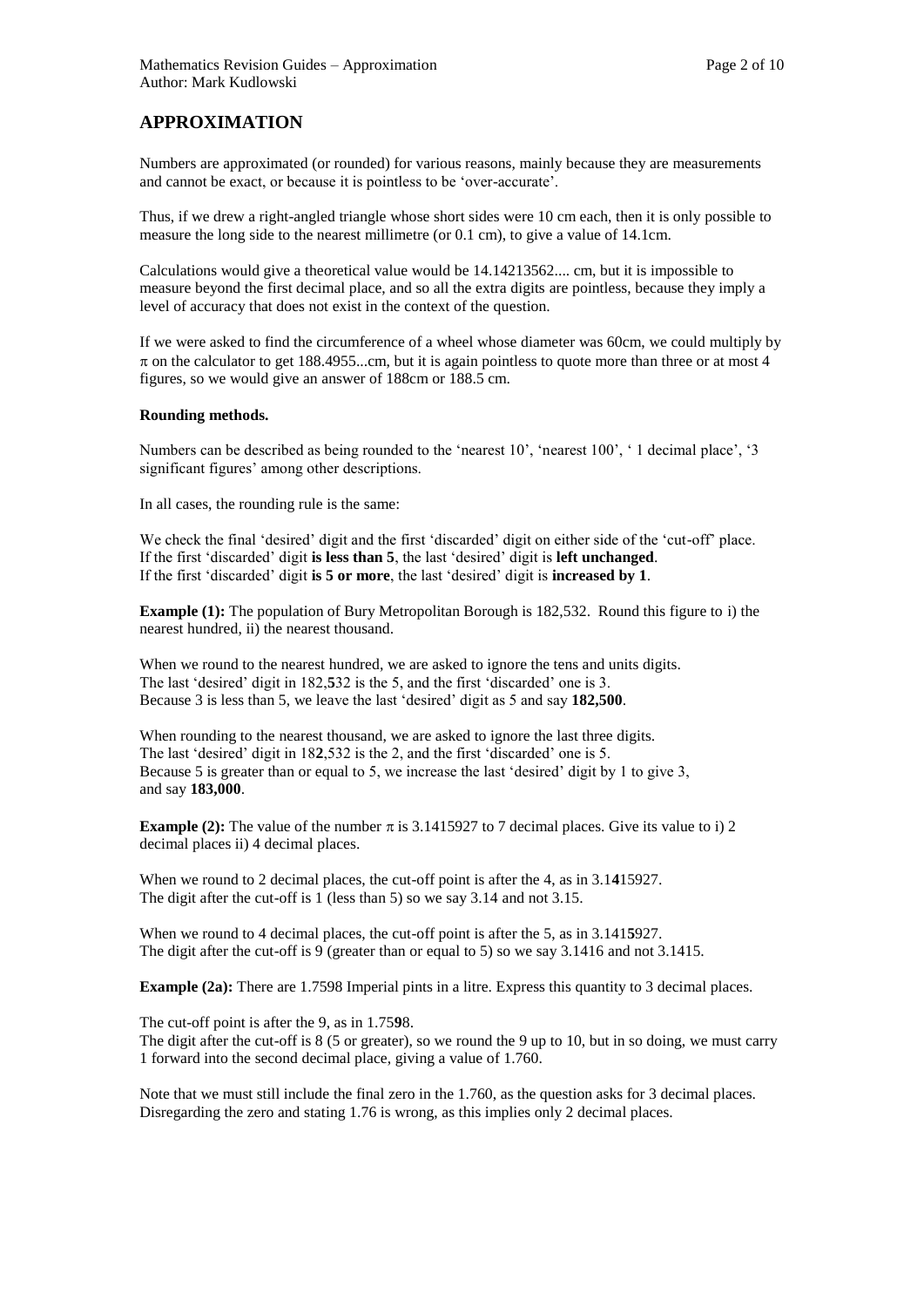Another way of describing rounding is by the use of **significant figures.**  The first significant figure in any number is either the first digit of a number greater than or equal to 1, or the first non-zero digit of a number less than 1.

**Example (3):** Give the significant figures in the following numbers: i) 265.4; ii) 0.00534; iii) the rounded number 716,000; iv) 0.03075

i) The significant figures in 265.4 are 2, 6, 5 and 4. (4 in total)

ii) The leading zeros in 0.00534 are not significant; the significant figures are 5, 3 and 4. iii) The fact that the number 716,000 is rounded implies that the trailing zeros are not significant, and thus the significant figures are 7, 1 and 6.

iv) In the number 0.03075, the significant figures begin with the 3, and continue with 0, 7 and 5. (Embedded zeros within a string of non-zero digits are significant).

# **Example (4):**

i) One mile is equal to 1.609344 kilometres. Give this number to 3 significant figures. ii) One Imperial gallon is equal to 4.546 litres. Give this number to 3 significant figures, and also to 2 significant figures.

iii) The area of the United Kingdom is  $243,610 \text{ km}^2$ . Give this number to 3 significant figures.

i) The first 3 significant figures of 1.609344 are 1, 6 and (significant !) 0; the fourth one is 9. Because the  $4<sup>th</sup>$  s.f. is a 9, (i.e greater than or equal to 5), this value is 1.61 kilometres. ii)  $4.546 = 4.55$  to 3 significant figures (the  $4<sup>th</sup>$  s.f, 6, is greater than or equal to 5)  $4.546 = 4.5$  to 2 significant figures (the  $3<sup>rd</sup>$  s.f, 4, is less than 5) (It is very dodgy to round in stages:  $4.546 = 4.55$  to  $3 \text{ s.f.}$ ;  $4.55 = 4.6$  to  $2 \text{ s.f.}$  which is incorrect. Don't do it !)

iii)  $243,610 = 244,000$  to 3 significant figures. The significant figures are 2, 4 and 4, but the answer is not 244 (a common error). The place value of the 2 is still 200,000 and not 200 !

There are other reasons in real-life situations where the approximation rules do not follow the usual pattern, usually as a result of division sums where a whole number result is required and there is a remainder.

**Example (5):** Electrical cable is produced in 500-metre long spools. How many 3-metre lengths of electrical flex can be cut from such a spool ?

Division gives  $\frac{56}{3}$ 500 **=** 166.66.... and since we are interested in a whole number result, the usual rules of

rounding might suggest that it is possible to cut 167 lengths of flex, each 3 metres long. However,  $167 \times 3 = 501$ , and we only have 500 metres of cable. The best we can do is to cut 166 lengths of flex from the cable, with 2 metres left over as waste.

In this case we had to round down from 166.66... to 166. Another term for this rounding down is **truncation**.

**Example (6):** Paint is sold in 1-litre cans, where a can covers 11 square metres. How many cans are needed to paint a wall 48 square metres in area ?

Division gives  $\frac{18}{11}$  $\frac{48}{1}$  = 4.3636.... suggesting that 4 cans of paint are needed, by the usual rounding rules.

However,  $11 \times 4 = 44$ , and so 4 cans of paint can only cover 44 square metres. We need to break into another can of paint to cover those remaining 4 square metres of the 48, i.e. we need 5 cans.

In this case we had to round up from 4.3636... to 5.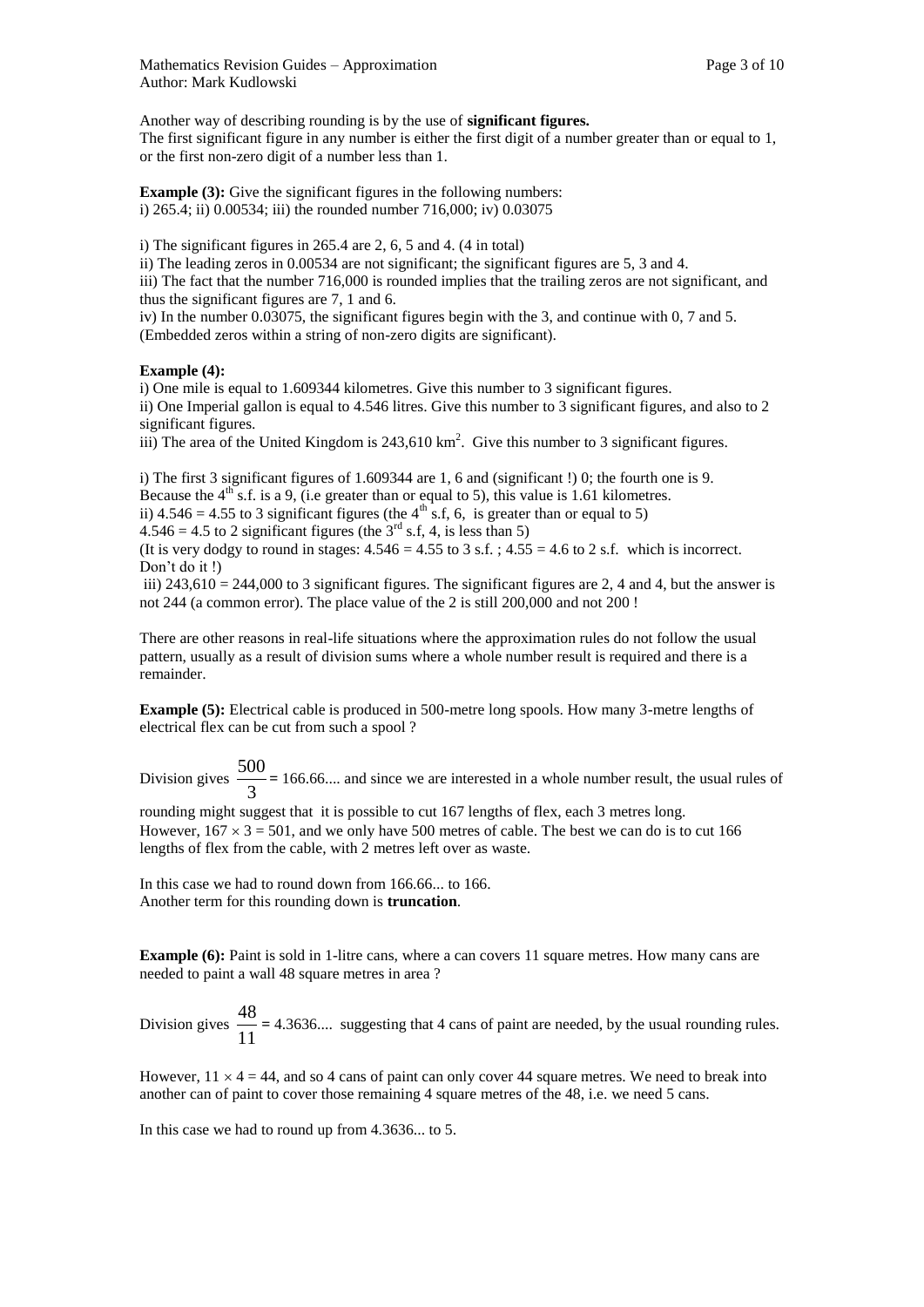### **Use of rough estimates in calculations.**

Another reason for working out approximate values for calculations is to act as a double-check on results obtained using a calculator.

**Example (7):** A pupil was given the sum  $\frac{5.113 \times 3.874}{5.113 \times 3.874}$  $39.27 + 42.16$  $\times$  $\frac{+42.16}{-2.25}$  to work out on his calculator.

He obtained an answer of 71.2136417. Was this correct or not ?

We can estimate what the answer should have been by simplifying the numbers so that the sum could be worked out mentally – this means reducing the numbers to one, or at most two, significant figures.

39.27 and 42.16 can each be rounded to 40, 5.113 to 5 and 3.874 to 4.

This simplifies the sum to  $\frac{1}{5 \times 4}$  $40 + 40$  $\times$  $\frac{+40}{\times 4}$ , or approximately  $\frac{80}{20}$  $\frac{80}{20}$  or 4.

The pupil had forgotten to put brackets around the top and bottom lines, so the calculator treated the sum as

$$
39.27 + \left(\frac{42.16}{5.113} \times 3.874\right) \text{ instead of } \frac{(39.27 + 42.16)}{(5.113 \times 3.874)}.
$$

By placing brackets round the top and bottom line expressions, we obtain the answer 4.1110.... which agrees well with the rough estimate of 4.

**Example (8):** Find the value of 
$$
\frac{(1.083 + 7.212) \times (0.326 + 1.176)}{0.78^2}
$$
 using a calculator, and verify

the result by using a rough estimate.

The calculator result comes out as 20.47845...

We can add 1.083 to 7.212 to obtain 8.295, simplifying to 8. Likewise we can simplify  $0.326 + 1.176$  to 1.5 (1 or 2 are a little too far away from the result). 0.78 is just under 0.8, whose square is 0.64, so we can rough-guess  $0.78^2$  as 0.6.

The simplified sum becomes  $\frac{3441}{0.6}$  $\frac{8 \times 1.5}{0.6}$  or  $\frac{12}{0.6}$  $\frac{12}{2}$ , or roughly 20.

The rough approximation of 20 agrees well enough with the actual result to suggest that the correct values were entered in the calculator.

**Example (9):** Find the value of  $\sqrt{\frac{255 - 1.16}{3.25 - 1.16}}$  $28.9 + 74.2$  $\overline{a}$  $+74.2$  using a calculator, and verify the result by using a

rough estimate.

The true value is 7.023542......

For the rough estimate check, the numerator can be simplified to  $30 + 70$  or 100, and the denominator to  $3 - 1$  or  $2$ .

Now 
$$
\sqrt{\frac{100}{2}} = \sqrt{50}
$$
, or approximately 7. ( $\sqrt{50}$  is close to  $\sqrt{49}$  which equals 7).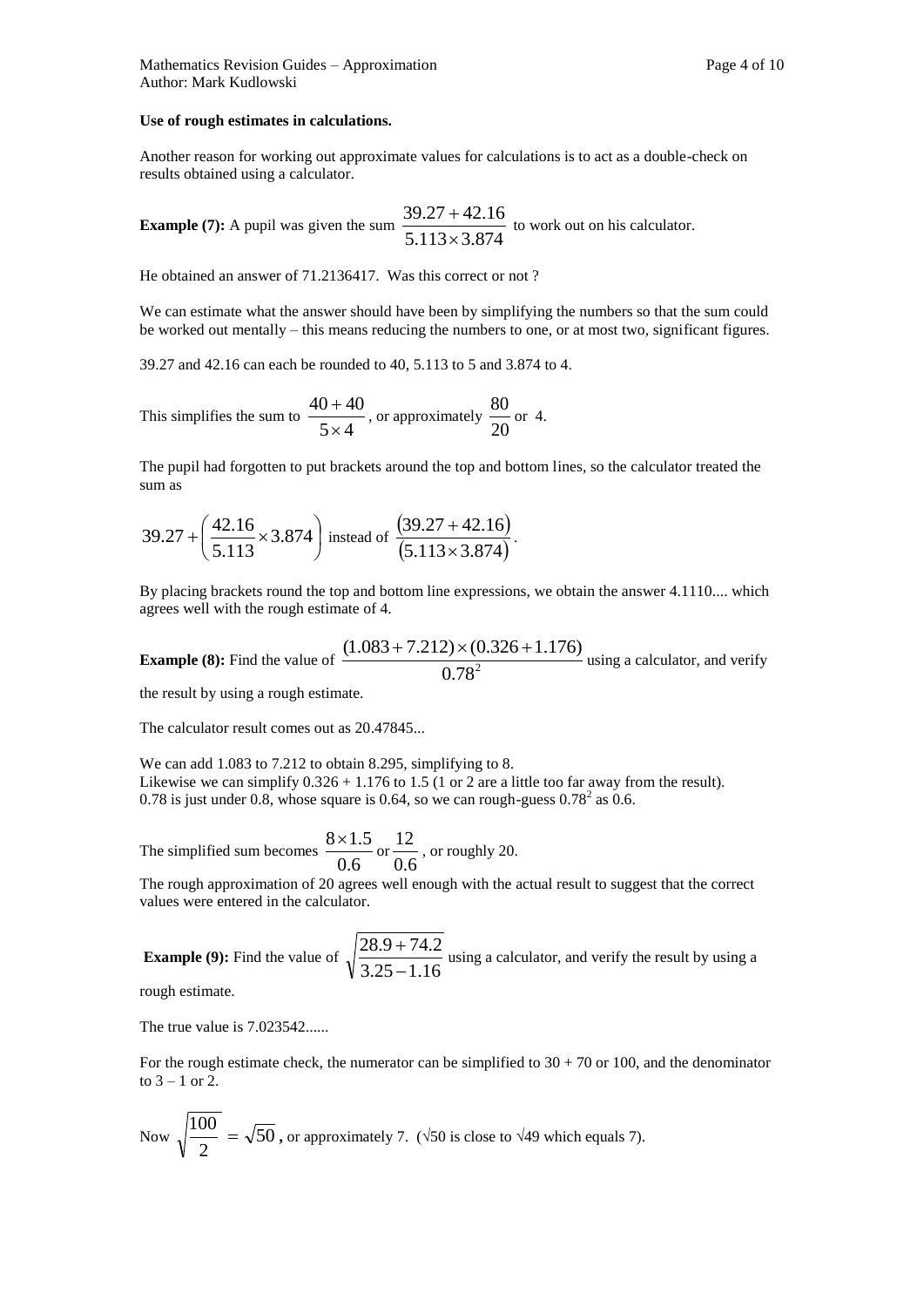#### **Using Rounded Values in Arithmetic – Bounds.**

Any practical or experimental measurements are accurate only to a limited number of figures, which can affect the accuracy of arithmetic results.

**Example (10):** A football pitch measures 103 metres by 68 metres to the nearest metre. Work out:

i) the bounds for perimeter of the pitch in metres; ii) the bounds for the area of the pitch in square metres. Give your answers to an appropriate degree of accuracy.

Using the given values, the perimeter of the pitch works out at  $2 \times (103 + 68)$  or 342 metres, and the area,  $103 \times 68 = 7004$  square metres.

However the dimensions quoted are only correct to the nearest metre, and so the length of the pitch in metres can be anything between 102.5 m and 103.49.. m, or 0.5 metres, either side of 103 m.

In practice the upper bound is taken as 103.5 m rather than 103.49... m, even though 103.5 m is 104 m to the nearest metre using the standard rounding rules.

We can also use inequality symbols:  $102.5 \le l < 103.5$ , where *l* is the length of pitch in metres. :

Number line representation shown below:



Similarly the width of the pitch can take any value between 67.5 and 68.49.... m, with the upper bound rounded to 68.5 m for convenience. Using inequality symbols, we can say  $67.5 \leq w < 68.5$  where *w* is the width of the pitch in metres. .



i) The lower bound for the perimeter of the pitch can be found by adding together the lower bounds for the length and width and then doubling the result – giving  $2 \times (102.5 + 67.5)$  or 340 metres. Similarly, the upper bound for the perimeter of the pitch can be found by adding together the upper bounds in the same way, giving  $2 \times (103.5 + 68.5)$  or 344 metres.

The perimeter of the pitch can be between 340 and 344 metres, so we can quote it as 340 metres to two significant figures.

ii) It can be seen that multiplying the maximum length by the maximum width would give the largest area, namely  $103.5 \times 68.5 = 7089.75$  square metres.

Likewise, multiplying the minimum length by the minimum width would give the smallest area, namely  $102.5\,67.5 = 6918.75$  square metres.

The computed area cannot therefore be relied on even to two significant figures, so we can only say that the area of the pitch is 7000 square metres, to 1 significant figure.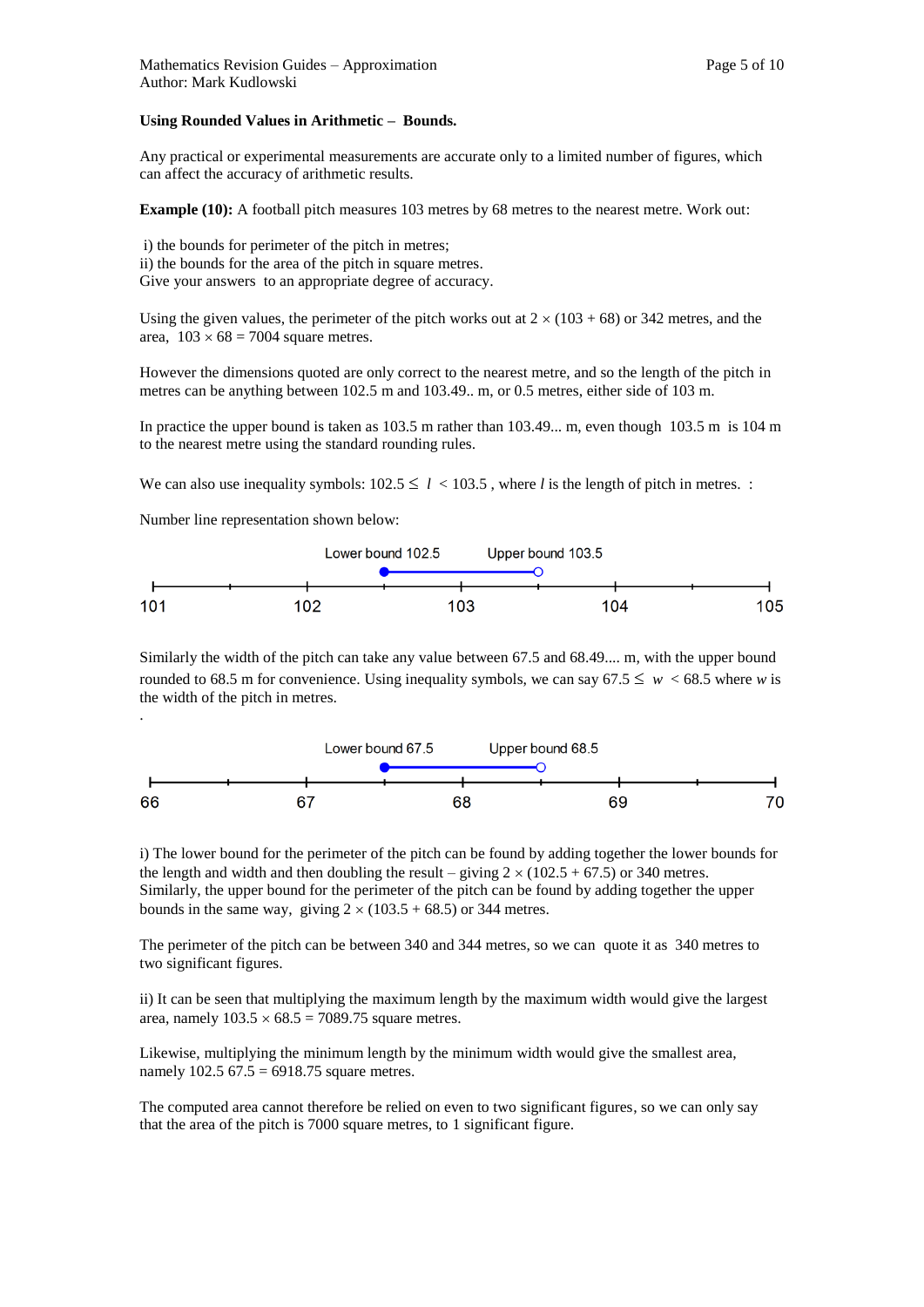The last example involved finding the upper and lower bounds of sums and products, and it was fairly obvious that adding / multiplying upper bounds gave the upper bound for the result, and that adding / multiplying lower bounds gave the lower bound for the result

When working out the upper and lower bounds for differences and quotients, it is not as clear which combinations would give the required results.

**Example (11):** On the Metrolink tram system, Whitefield and Bury stations are 9.9 km and 15.8 km from Manchester Victoria respectively, as measured to the nearest 0.1 km.

What are the upper and lower bounds for the Whitefield-Bury distance, given the above information ?

The lower bound for the Manchester Victoria-Whitefield distance is 9.85 km ; the upper one, 9.95 km. The lower bound for the Manchester Victoria-Bury distance is 15.75 km ; the upper one, 15.85 km.



The lower bound for the distance from Whitefield to Bury is obtained by subtracting the **upper** bound for the Victoria-Whitefield distance from the **lower** bound for the Victoria-Bury distance, namely 15.75 – 9.95 km or **5.8 km**.

Conversely, the upper bound is obtained by subtracting the **lower** bound for the Victoria-Whitefield distance from the **upper** bound for the Victoria-Bury distance, namely 15.85 – 9.85 km or **6.0 km**. .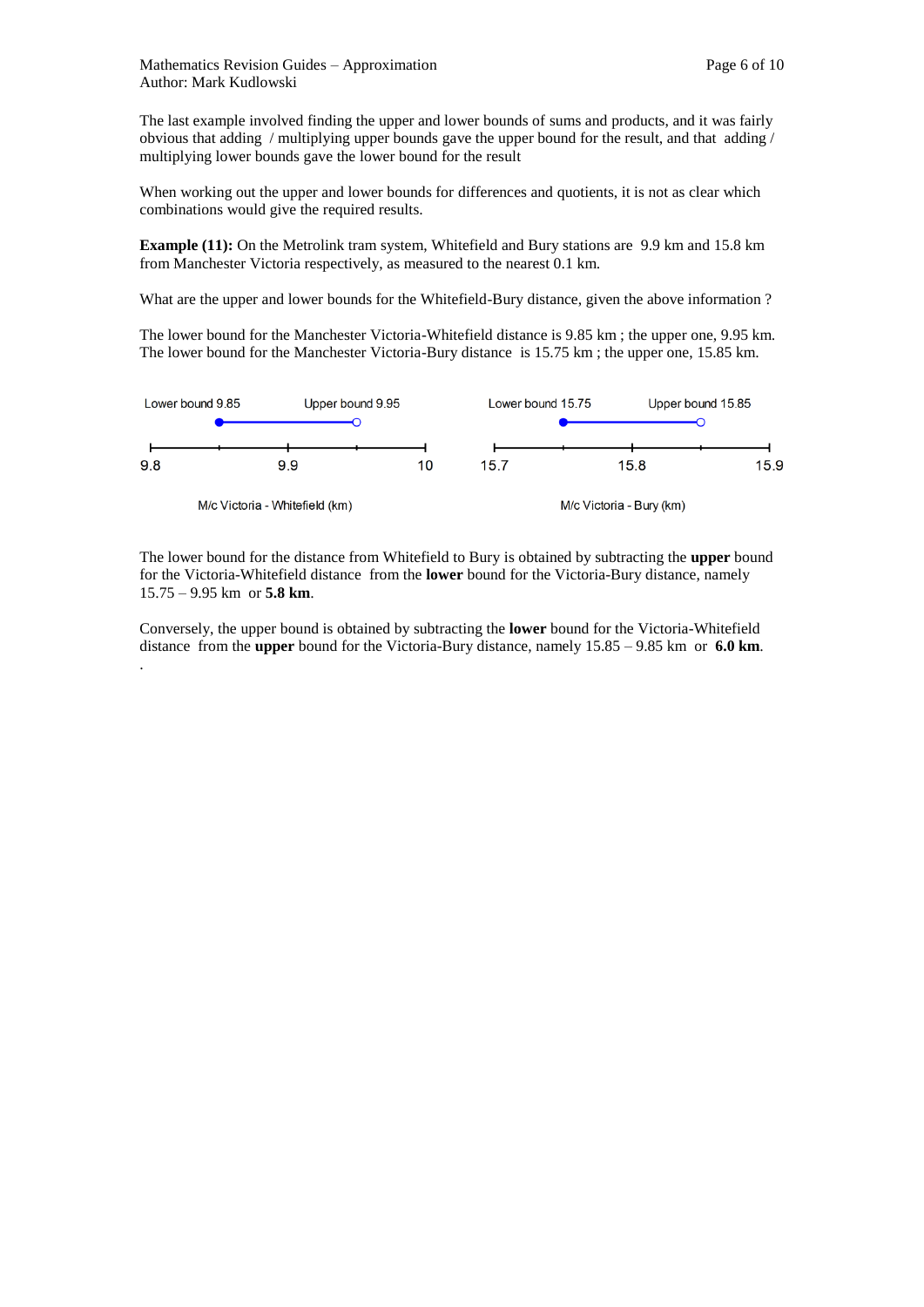**Example (12):** The *Top Gear* test track is 2.82 km long to 3 significant figures, and the Stig set a lap record at 1 minute 15.6 seconds, to the nearest tenth of a second. Find the upper and lower bounds for the lap record speed in km/h.

The speed in km/h based on the given data is  $\frac{2.32 \times 3000}{25.5} = 134.286$ 75.6  $\frac{2.82 \times 3600}{25.00} = 134.286 \text{ km/h}$ 

Note the scale factor of 3600, the number of seconds in an hour; also note the conversion of 1 min 15.6 sec to 75.6 sec.

The test track length *l* (in km) is represented by the inequality  $2.815 \le l < 2.825$ , and the lap time *t* (in seconds) by the inequality  $75.55 \le t < 75.65$ .



Here, we divide the distance by the time to give the speed.

The upper bound of the speed is taken by dividing the **upper** bound for the distance by the **lower**  bound for the time.

The lower bound of the speed is obtained by dividing the **lower** bound for the distance by the **upper**  bound for the time.

Upper bound of speed =  $\frac{2.823 \times 3000}{7}$  = 134.613 75.55  $\frac{2.825 \times 3600}{75.00 \times 10^{10}} = 134.613 \text{ km/h}.$ 

Lower bound of speed =  $\frac{2.013 \times 5000}{75.05}$  = 133.959 75.65  $\frac{2.815 \times 3600}{75.55 \times 10^{-10}} = 133.959 \text{ km/h}.$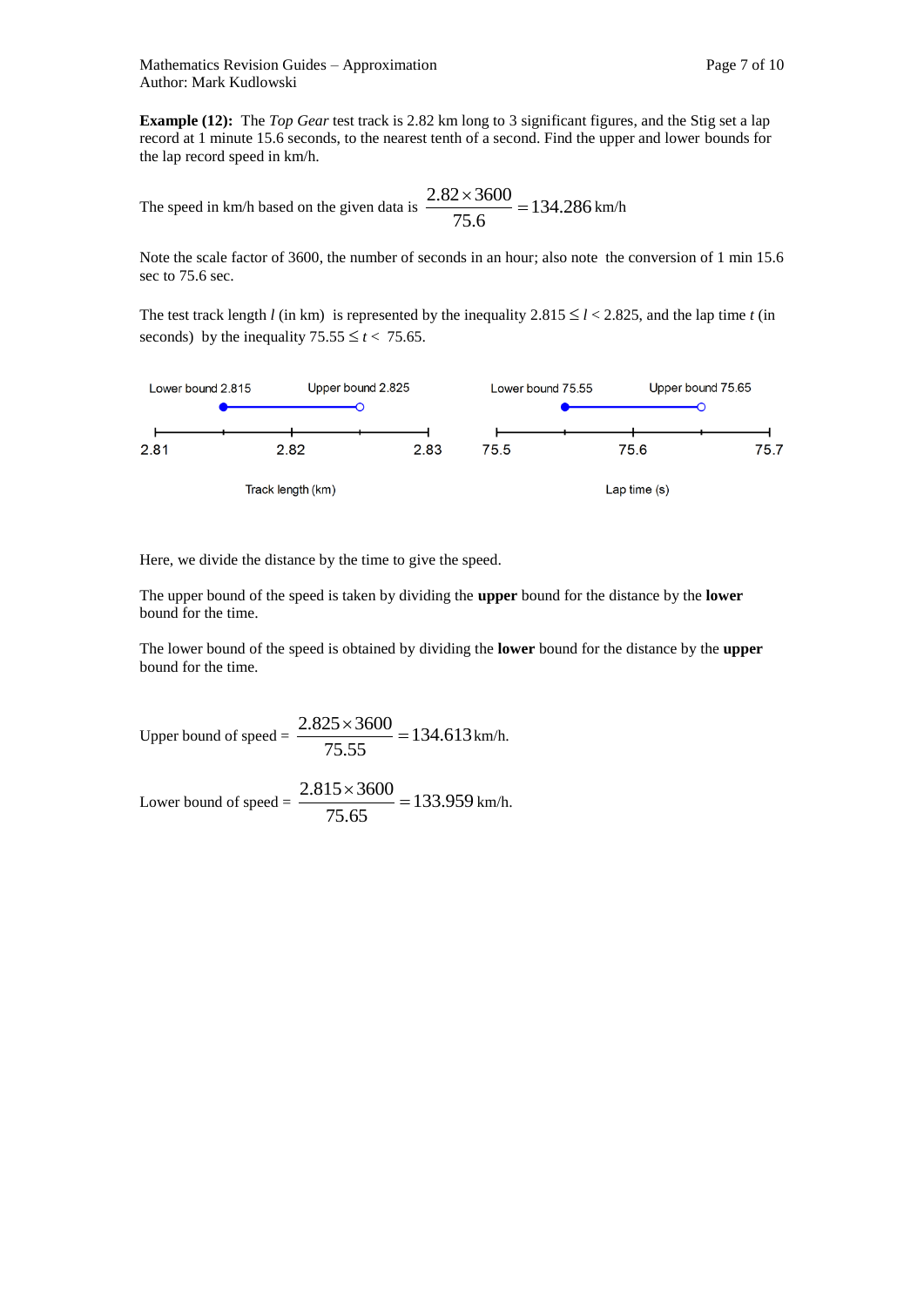In the next two examples, the error bounds are slightly more awkward.

**Example (13):** A builder's lorry can carry a maximum safe load of 25 tonnes to the nearest tonne and delivers pallets of sand to a building site. A pallet of sand weighs 750 kg to the nearest 50 kg.

i) State the lower and upper bounds for the weight of a pallet of sand.

ii) Calculate the maximum number of pallets that can be loaded safely on to the lorry.

i) Since the weight of the pallet of sand is quoted to the nearest 50 kg, the margin of error either way is half of 50 kg, or 25 kg.

The lower weight limit is therefore 750 - 25, or 725 kg; the upper limit is  $750 + 25$ , or 775 kg.

Or we can state that  $725 \leq w < 775$ , where *w* is the weight of the pallet of sand in kg.



ii) We have to consider the worst-case scenario here, and that would occur when the weights of the pallets of sand have the *highest* possible value of 775 kg and the lorry's 'safe' loading capacity takes the *lowest* value of 24.5 tonnes or 24500 kg.

Maximum number of pallets allowed =  $\frac{24500}{255}$  = 31.61 775  $\frac{24500}{27500}$  = 31.61 or 31 to the nearest integer below.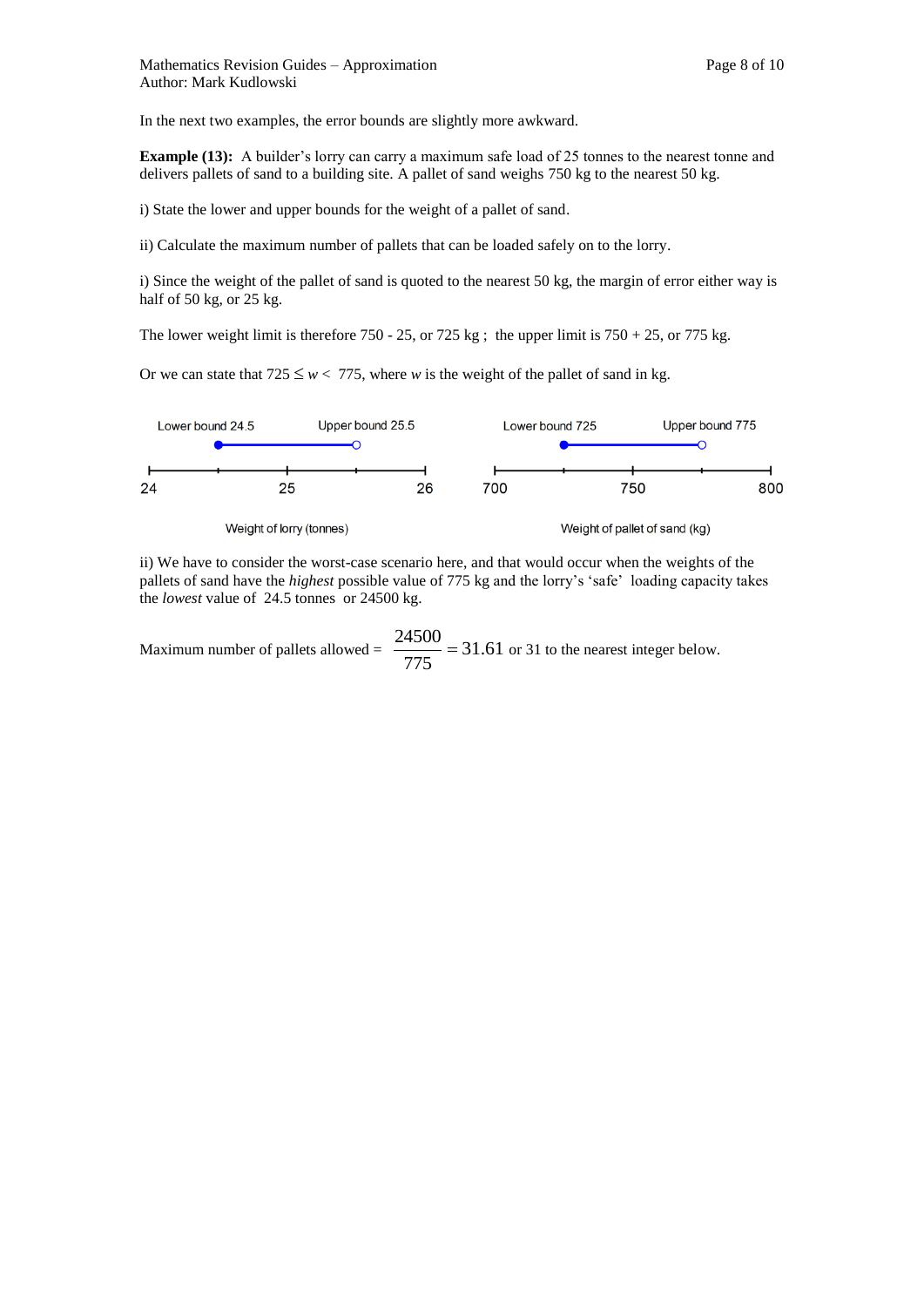**Example (14):** A TV transmitter mast *AB* is anchored to the ground by a cable *OX*.

The distance from point  $X$  to the top of the mast is 55 m to the nearest metre.

The angle of elevation  $\theta$  from the anchor at *O* to the mast at *X* is 43° to the nearest half-degree.

The ground distance *OA* from the anchor at *O* to the foot of the mast at *A* is 168 m to the nearest metre.

Find, to the nearest centimetre, the lower and upper bounds for the *total* height of the mast *AB*.

The angle of elevation ,  $\theta$ , from the anchor at *O* to the mast at *X* is measured to the nearest half-degree, so the margin of error is half of that, i.e. 0.25° either way. In other words,  $42.75^{\circ} \le \theta < 43.25^{\circ}$ .



Similarly the distance *OA in metres* can vary according to the inequality  $167.5 \leq OA < 168.5$ 

Since *OA* is adjacent to the angle *O* and *AX* is opposite to it, the height *AX* can take any value between 167.5 tan (42.75°) , or 154.84 m, and 168.5 tan (43.25°), or 158.51 m.

(The sine and tangent of an *acute* angle increase as the angle increases, but the cosine decreases.)

The height *XB* can take a value between 54.5 m and 55.5 m.

The lower bound of the mast's total height is thus  $(154.84 + 54.5)$  m or **209.34 m**. Similarly the upper bound of the mast's total height is (158.51 + 55.5) m or **214.01 m**.